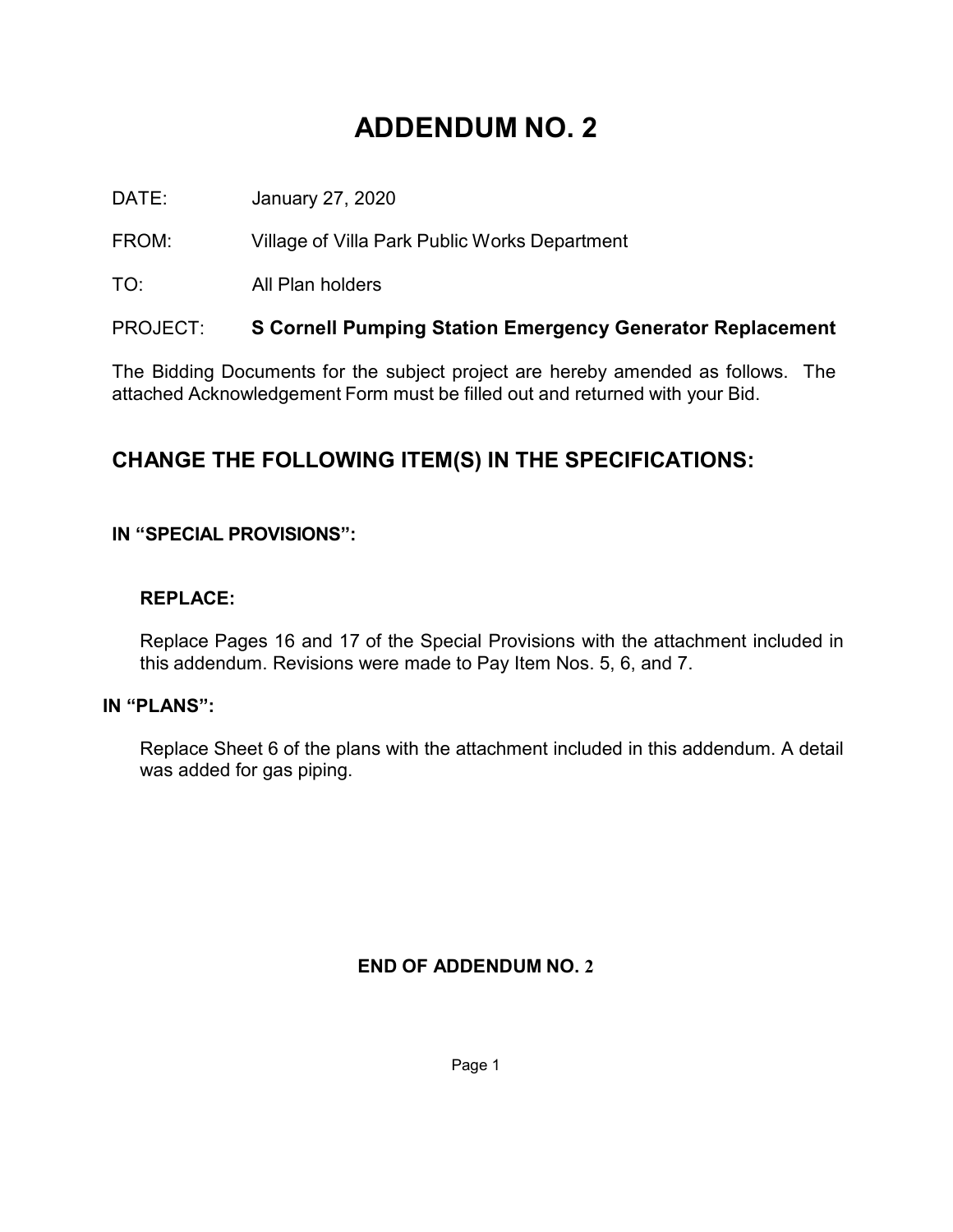#### **RETURN WITH BID**

## **ADDENDUM NO. 2 ACKNOWLEDGMENT FORM**

I/We hereby acknowledge receipt of the following documents pertaining to **ADDENDUM No. 2** to the Bidding Documents for the Village of Villa Park's **S Cornell Pumping Station Emergency Generator Replacement** project.

| Addendum No. 2<br>Attachments                 | 2 pages                                                                                                             |                   |  |
|-----------------------------------------------|---------------------------------------------------------------------------------------------------------------------|-------------------|--|
| 1. Special Provision sheets<br>2. Plan sheets |                                                                                                                     | 2 pages<br>1 page |  |
| TOTAL                                         |                                                                                                                     | 5 pages           |  |
|                                               |                                                                                                                     |                   |  |
| Name:                                         | the contract of the contract of the contract of the contract of the contract of                                     |                   |  |
|                                               |                                                                                                                     |                   |  |
| Title:                                        |                                                                                                                     |                   |  |
| Company:                                      | <u> 1980 - Jan James James Barbara, martin da kasar Amerikaan kasar dalam kasar dalam kasar dalam kasar dalam k</u> |                   |  |
| Signature:                                    |                                                                                                                     |                   |  |
| Date:                                         |                                                                                                                     |                   |  |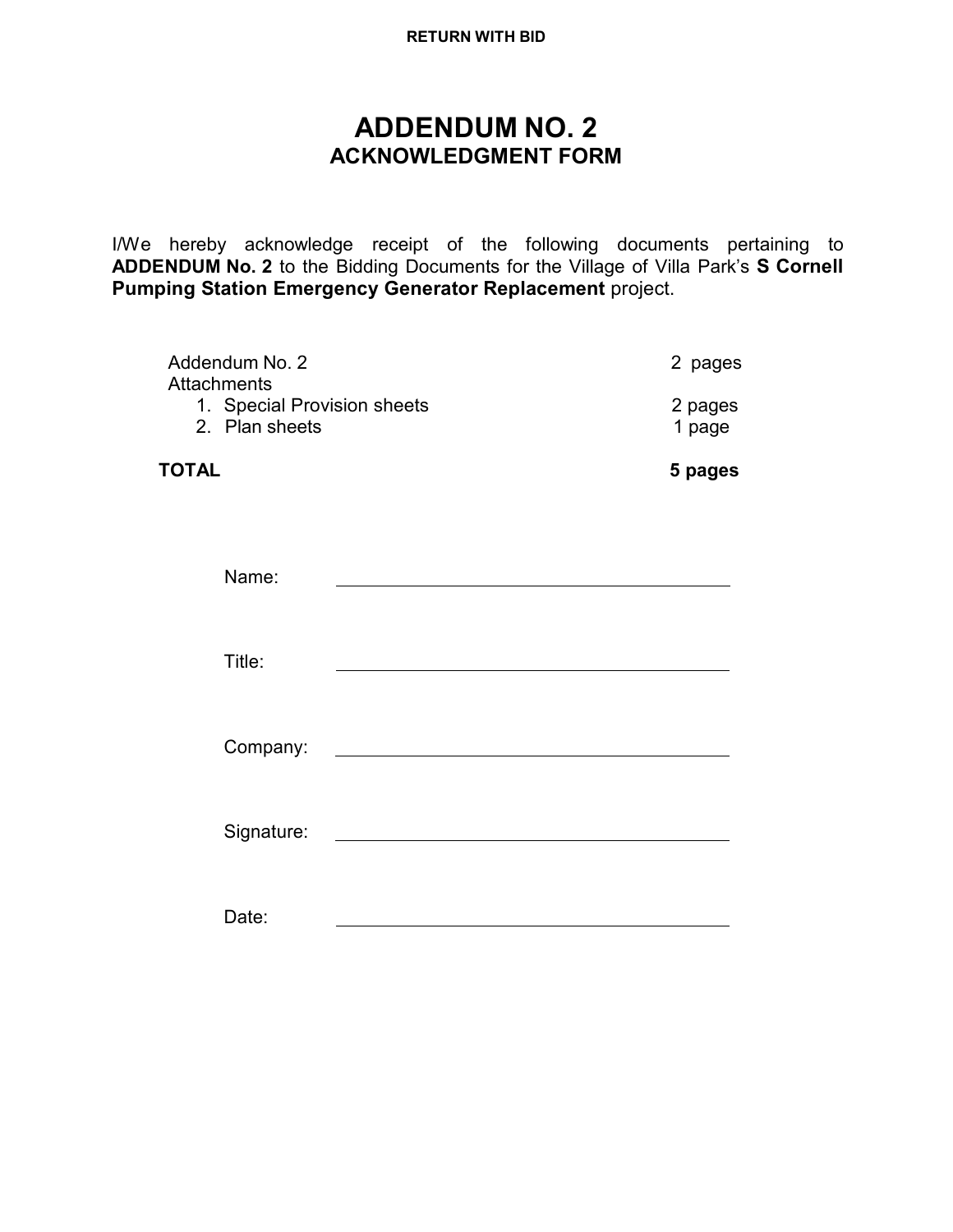#### **S CORNELL PUMPING STATION EMERGENCY GENERATOR REPLACEMENT VILLA OF VILLA PARK**

**Basis of Payment.** This work will be paid for on an each basis at the contract unit price as EXHAUST CAP SLEEVE.

#### **PAY ITEM # 4 – PREPARATION OF BASE**

**Description.** This work shall consist of constructing an aggregate base for the PCC generator pad as shown on the plans. Areas over-excavated during removal of the underground storage tank shall have all loose soil removed and backfilled with CA-6 aggregate and mechanically compacted in 8" lifts. The finished aggregate base shall be a minimum of 8" thick and extend a minimum of 6" beyond the edges of the PCC generator pad. Soil excavated during construction of this pay item shall be disposed of and paid for as part of the EXTERIOR DEMOLITION pay item.

**Basis of Payment.** This work will be paid for on a lump sum basis at the contract unit price as PREPARATION OF BASE.

#### **PAY ITEM # 5 – PCC GENERATOR PAD**

**Description.** This work shall consist of constructing a Portland cement concrete pad for the emergency generator at the location shown and as further described in the plans, and shall include steel reinforcement, anchor bars, and grounding electrode as specified. This pay item shall also include gas service piping and devices as described in the plans and providing supports for the natural gas meter and gas service line per gas company requirements. The contractor shall confirm anchor bolt and gas service locations prior to constructing the pad. The pad shall have a broom finish and a 1" chamfer along the perimeter.

**Basis of Payment.** This work will be paid for on a lump sum basis at the contract unit price as PCC GENERATOR PAD.

#### **PAY ITEM #6 – EMERGENCY GENERATOR**

**Description.** This work shall consist of furnishing and installing a 200KW natural gas fueled electric generator as indicated on the plans. The generator shall be a Kohler Model 200REZXB outdoor natural gas unit or approved equal. The generator shall provide 277/480 volts, 3-phase, and 60 Hz power @ 1800 RPM. The generator shall include a weather and sound enclosure, and an internal critical silencer and controller, a block heater, battery charger, and two (2) 12V batteries (installed at time of startup) and at least two (2) hard copies and one (1) digital copy of the Operation and Maintenance manual for the generator.

This pay item shall also include one or more startup meetings attended by the contractor, electrical subcontractor, and representatives of the major equipment suppliers during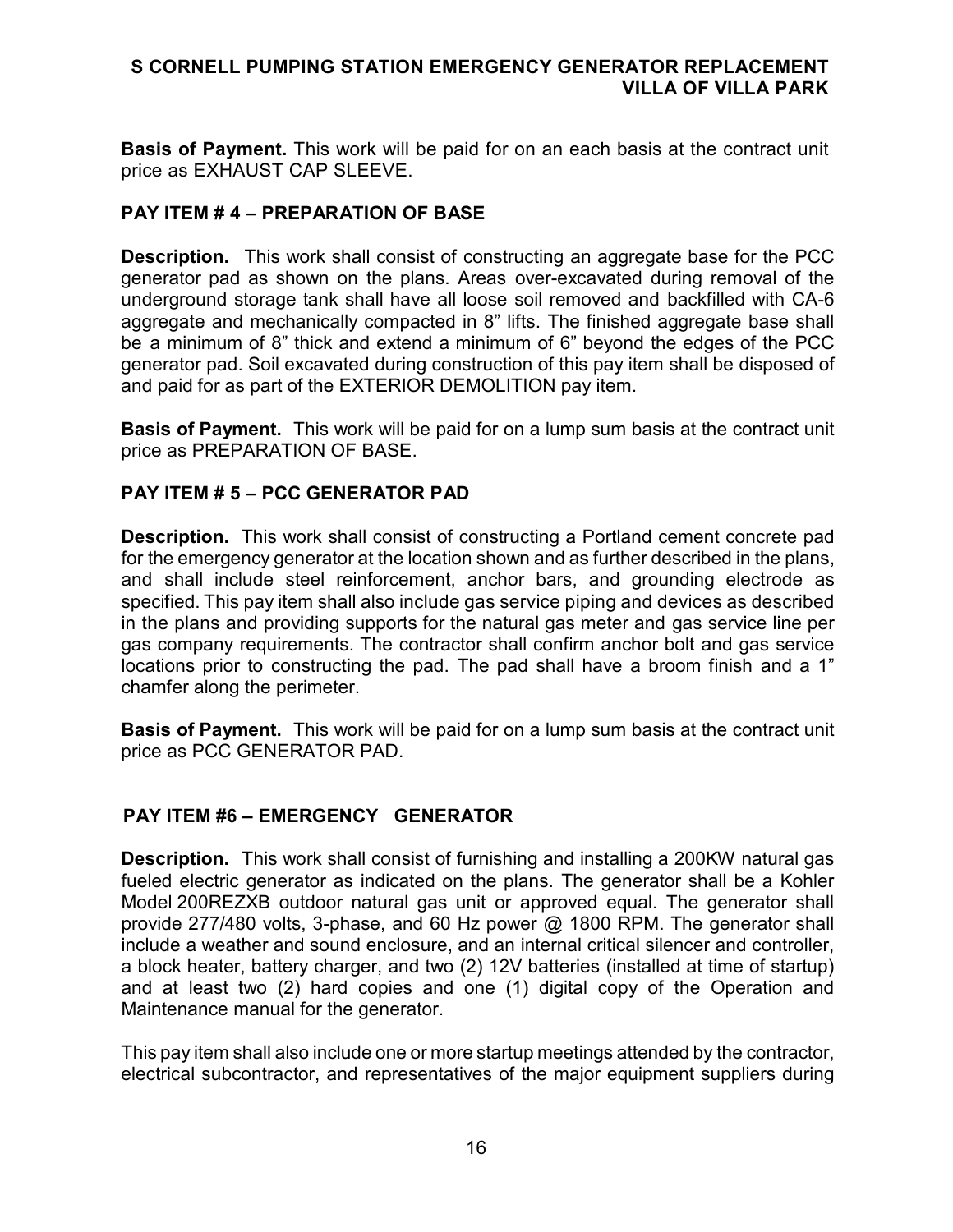#### **S CORNELL PUMPING STATION EMERGENCY GENERATOR REPLACEMENT VILLA OF VILLA PARK**

which the proper operation of the new emergency power system and the functionality of the S Cornell Pumping Station while powered by that new system and shall be tested to the satisfaction of the Engineer.

**Basis of Payment.** This work will be paid for on a lump sum basis at the contract unit price as EMERGENCY GENERATOR.

#### **PAY ITEM #7 – AUTOMATIC TRANSFER SWITCH**

**Description.** This work shall consist of furnishing and installing an automatic transfer switch (ATS) as indicated on the plans. The ATS shall be a Kohler Model KSS Automatic Transfer Switch, Model Designation KSS-AMTA-0400S or approved equal. The ATS shall be housed in a NEMA 1 enclosure and securely fastened to the interior wall of the pumping station. Power from the emergency generator shall enter through the bottom of the enclosure. Power leading to the existing Motor Control Center (MCC) shall exit through the top of the enclosure. The ATS shall be grounded similar to the MCC.

This work shall also include providing and installing the proper length, number, and size cables and connections from the ATS to the emergency generator and to the MCC to create a National Electric Code compliant and fully functional pumping station. This work shall also include any necessary re-wiring of the existing MCC so that the ATS will sense a loss of the normal power supply, start the emergency generator, switch the power source to the emergency generator, sense restoration of the normal power supply, switch the power source back to the normal power supply, and shut down the emergency generator after an appropriate cool-down period.

This pay item shall also include at least two (2) hard copies and one (1) digital copy of the Operation and Maintenance manual for the ATS.

**Basis of Payment.** This work will be paid for on a lump sum basis at the contract unit price as AUTOMATIC TRANSFER SWITCH.

#### **PAY ITEM #8 – UNDERGROUND CONDUIT**

**Description.** This work shall consist of constructing conduit from the emergency generator to the pump station building. The conduit shall be Rigid Metal Conduit and shall be constructed in accordance with Section 810 of the Standard Specifications except as modified herein. Trench spoil shall be used to backfill the conduit trench except within two feet (2') of the PCC Generator Pad, which shall be backfilled with CA-6 gradation stone. All material used to backfill the trench shall be compacted to the satisfaction of the Engineer.